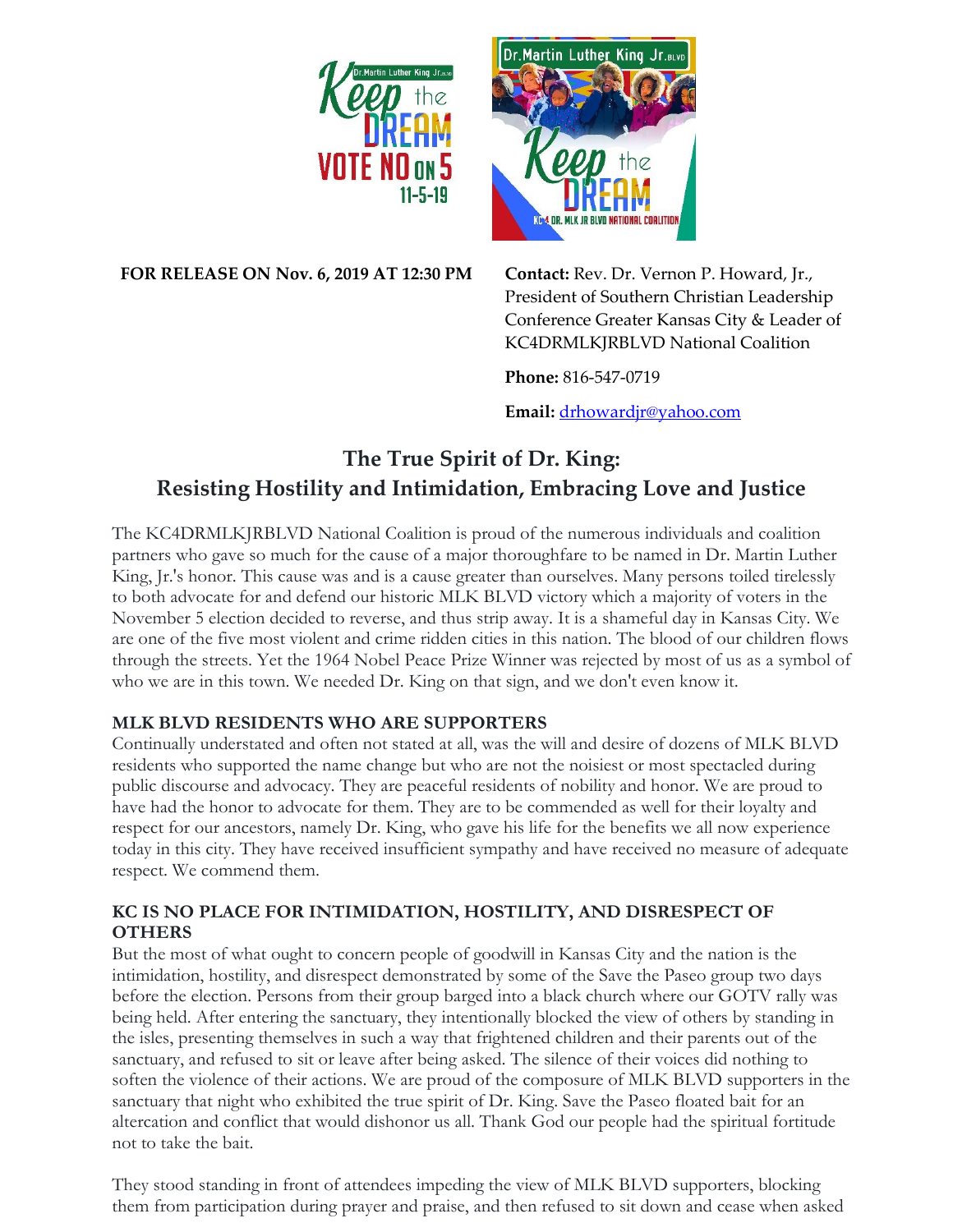to by ministers, the pastor of the church, and the Honorable U.S. Congressman Emanuel Cleaver II, also a long time minister and respected Civil Rights leader, who was the first African American mayor of Kansas City. Never would Dr. King, or anyone else of decency and respect for God and the church take such action. One wonders if this would have been the chosen form of conduct if we had been in a white church. Yet no matter how black or white the church, these tactics should be denounced by any and every one.

These actions led by a political consultant and sanctioned by the presence of other black leaders who are also aligned with the Save the Paseo group is now part of the Kansas City we have become. Is this what we do? Is this us? Is this part of who we are? We barge into sanctuaries of religious groups and faith-based organizations, intimidating parents, scaring children who are there to praise God, disrupting services, and disrespecting our spiritual and communal elders because we differ in perspective.

No matter any difference of opinion on public affairs such as MLK BLVD or The Paseo no one in this town should feel this kind of confrontation is ok and should condemn it in the strongest of terms. We at SCLC have engaged in principled non-violent direct-action campaigns and led them in the spirit of Dr. King. We have done it effectively without harm to fellow citizens, and certainly without harm to houses of worship. Principled non-violent direct action doesn't chase children from houses of worship and disrespect our spiritual leaders and elders.

### **CAN'T ERASE RACE**

As it stands now, a majority of voters spoke clearly, as pertains to our Historic Dr. Martin Luther King, Jr. Blvd. So be it. Democracy is good. Yet, the notion this issue is void of race is not realistic. A predominantly white group with black supporters has led a stripping of Dr. King's legacy from our children and community. And, is now deciding whether a black hero should be honored and where and how. We here in Kansas City are far behind in issues of racism, racial justice, and white privilege if we don't understand something is wrong with that picture. Hiding behind process doesn't make that go way.

#### **UNFAIR BALLOT**

Also problematic was the ballot language and structure. Firstly, the ballot confused voters, many not being sure what a yes or no vote meant because the yes-no question was inverted. Ballot language going forward needs more checkpoints with stakeholders and writers. Secondly, the positioning of Question 5 as the final measure appearing after four most likely "yes" votes set the question in a momentum for the opposition.

#### **PROCESS WITH MLK BLVD WAS NOT HIGHJACKED**

Finally, of great absurdity, is the claim that the process was flawed because the City waived a requirement for resident approval before acting. The City has always waved this when it has taken such actions in the past according to City Council proceedings discussing this matter. Yet somehow with MLK BLVD such concern was enough to mount a false narrative of "disenfranchisement" in the minds of the electorate when applied to MLK BLVD. We had hoped the electorate was more sophisticated than to fall for such misinformation. Disenfranchisement is the legal stripping away of voting rights which happened to no one anywhere in the process.

#### RACIAL UNITY WITHOUT SACRIFICING JUSTICE

Our coalition remains vigilante, poised, spirited, engaged, open to dialogue, and determined in the fight for peace and racial justice. We do not believe, however, Dr. King ever sacrificed racial justice for the sake of racial unity, and we will not either. We continue our quest for racial justice in the spirit of our many black ancestors, our ancestors whose spirit cry out, especially those whom this city called "pickaninnies" as they forcibly dislocated them from MLK BLVD and maligned them, clearing the way for the design and construction of this beautiful thoroughfare more than 100 years ago. Now with the dislocation of Dr. Martin Luther King, Jr., from the boulevard, we have not come so far as we thought.